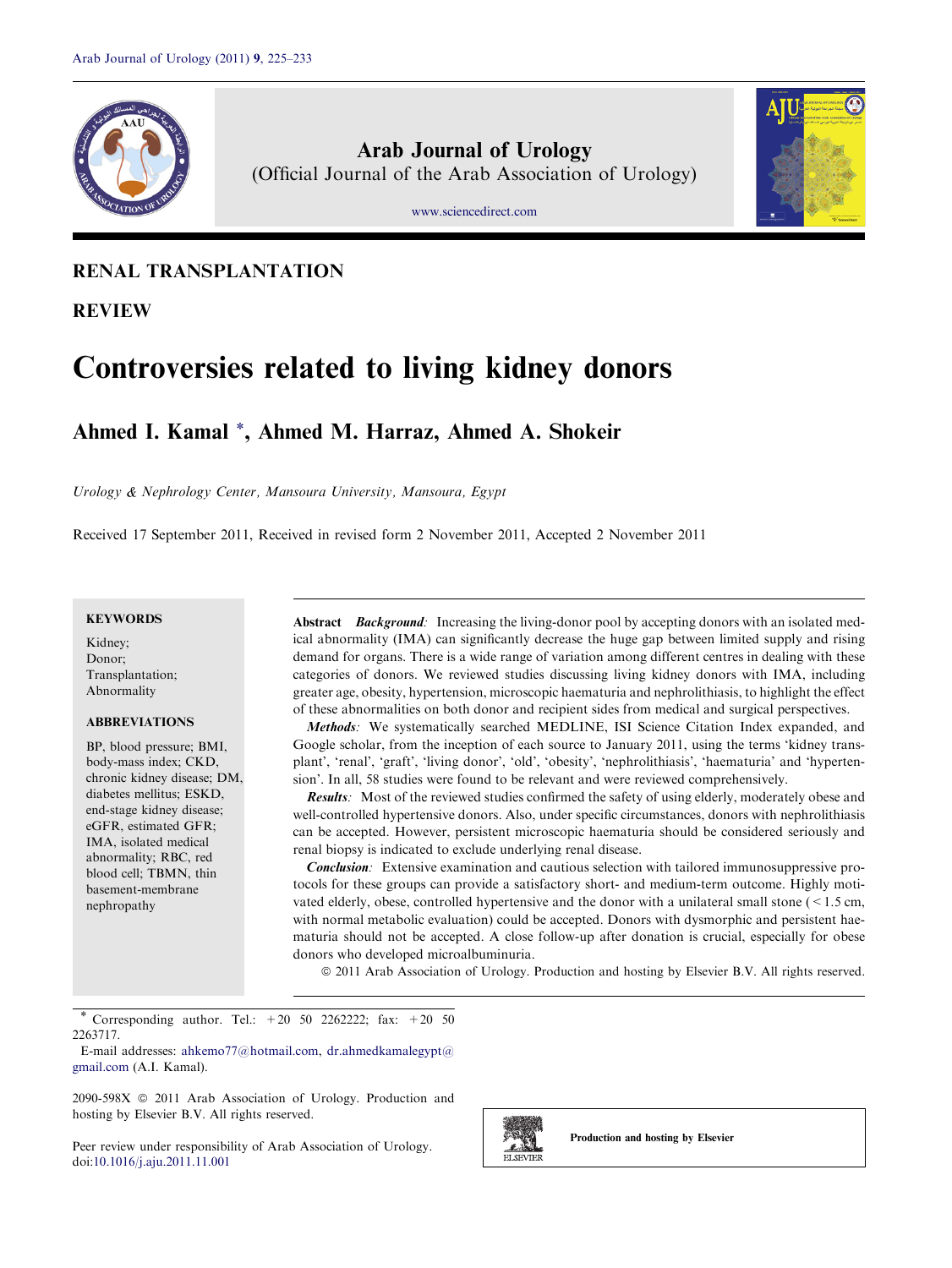# Introduction

Currently, kidney transplantation is the treatment of choice for the increasing number of patients with end-stage kidney disease (ESKD), with the best survival, better quality of life and lower cost than other replacement therapies [\[1–3\]](#page-6-0). However, there is a wide gap between the number of patients with ESKD and available grafts, despite the increased frequency of living donation, which raises the issue of using more donors with an isolated medical abnormality (IMA) including those who are older, or obese, and those with well-controlled hypertension, or renal calculi and asymptomatic haematuria [\[4\]](#page-6-0). For some groups of these donors the acceptable thresholds for pre-donation factors such as blood pressure (BP), donor age and body-mass index (BMI), remain unclear, which reflects the wide diversity of the eligibility standards for living kidney donation among institutions [\[5\].](#page-6-0) Similarly, for abnormal urine analysis, there are no clear established thresholds [\[6,7\]](#page-6-0).

In Middle East and South-east Asia, 95% of kidney transplants is from living donors, most probably for religious reasons, legislative issues and due to lack of resources and infrastructure to establish a deceased donation and procurement programme [\[1,8,9\]](#page-6-0). It is very important to remain cognisant of this increasing demand for living kidney donation, and yet still maintain stringent and evidence-based standards for the selection and eligibility of the donors [\[10\].](#page-7-0) To date, in Egypt and many developing countries, it is the only source of grafts. Moreover, living kidney donation is increasing also in the developed countries.

Many studies have reported the long-term outcomes and guidelines for donor selection in healthy living kidney donors, but there is still a need for more studies to evaluate the longterm outcome among donors with IMA, to clearly justify the decision to accept them. In this review we discuss the results of studies concentrating on the outcome of donors with IMA, by assessing both the donor and recipient.

# **Methods**

We comprehensively reviewed all available reports discussing the outcome and complications of living kidney donors with IMA, including those having one of the following isolated medical abnormalities before transplantation:

- 1. Older donors (age >50 years, varying in different studies; [Table 1](#page-2-0) [\[2–9,11–31\]](#page-6-0).
- 2. Obesity, i.e. a BMI of  $\geq 30$  kg/m<sup>2</sup> [\[26–43\]](#page-7-0).
- 3. Hypertension  $>140/90$  mmHg, or controlled with medication [\[16,25,26,28,44–46\]](#page-7-0).
- 4. Donors with nephrolithiasis [\[45,47–53\].](#page-7-0)
- 5. Asymptomatic microscopic haematuria [\[54–57\].](#page-8-0)

We systematically searched MEDLINE, ISI Science Citation Index expanded and Google scholar from their inception to January 2011. Our search included, but was not limited to, the terms 'kidney transplant', 'renal', 'graft', 'living donor', 'old', 'obesity', 'nephrolithiasis', 'haematuria', and 'hypertension'. To include all narrow subheadings, we exploded the selected subject headings. The search was tailored for each database.

#### Results

In all, 58 articles were retrieved. Meta-analyses and prospective studies with evidence-based levels I and II were included, together with retrospective studies containing many patients.

## Older donors

In an attempt to decrease the shortfall in organs the use of aged donors has grown, raising the question of the clinical effects of donor age on graft outcome and donor safety [\[1\].](#page-6-0) The perceived increased risk of perioperative surgical or medical complications and age-related decline in GFR for donors of advanced age make the acceptance of them as a donor a point of controversy [\[2\]](#page-6-0). We extensively reviewed all studies related to older donors for surgical aspects, effect of donation on the elderly donor, and the graft outcome for the recipient. We found 29 studies, nine prospective and 20 retrospective, which included 1614 older donors. The age above which the donor was considered 'old' differed among the studies; 13 defined it as  $>60$  years, seven as  $\geq 65$  years, six as  $>50$  years and only three as >55 years. Seventeen studies discussed the graft outcome only, eight reported the outcome for both donor and recipient, three concentrated on donor follow-up only, and seven studied the surgical issues [\(Table 1](#page-2-0)).

#### Donors

We found 12 studies including 551 donors, five prospective and seven retrospective that documented outcome of the old donor from medical and surgical perspectives [\(Table 1](#page-2-0)). Textor et al. [\[3\]](#page-6-0), in a prospective study, followed 65 old donors ( $\geq 50$  years). They recommended that patients with higher BPs only on clinic measurements, and which cannot be detected by ambulatory BP monitoring or measurements by a trained nurse, should be accepted as donors, with meticulous BP monitoring by different means. Also Jacob et al. [\[9\]](#page-7-0) prospectively followed 42 old donors, comparing them with donors aged <40 years, and they found no greater increase serum creatinine levels in the older group in the follow-up.

Recently, in our centre, El-Agroudy et al. [\[4\]](#page-6-0) retrospectively followed 73 donors aged >50 years at the time of donation. They found that 24 (31%) became hypertensive (62% of them controlled by one drug), five became diabetic; the mean (SD) serum creatinine level was 1 (0.9) mg/dL and five developed proteinuria of  $\leq 2 \text{ mg/day}$ . The rates of diabetes mellitus (DM) and hypertension were the same as in an age-matched population and they recommended the acceptance of healthy older donors.

#### Surgical outcome of older donors

Eight studies concentrated on the surgical aspects of the older donors, comprising five retrospective and three prospective, with a total of 182 donors [\[2,9,12,15,19–22\].](#page-6-0) Johnson et al. [\[2\]](#page-6-0) investigated complications and risks associated with open living-related donor nephrectomy. They found that donor age >50 years was not an independent risk factor for complications in a multivariate analysis, but it was an independent risk factor for prolonged hospital stay. This was the largest study to report the surgical outcome in older donors (for 42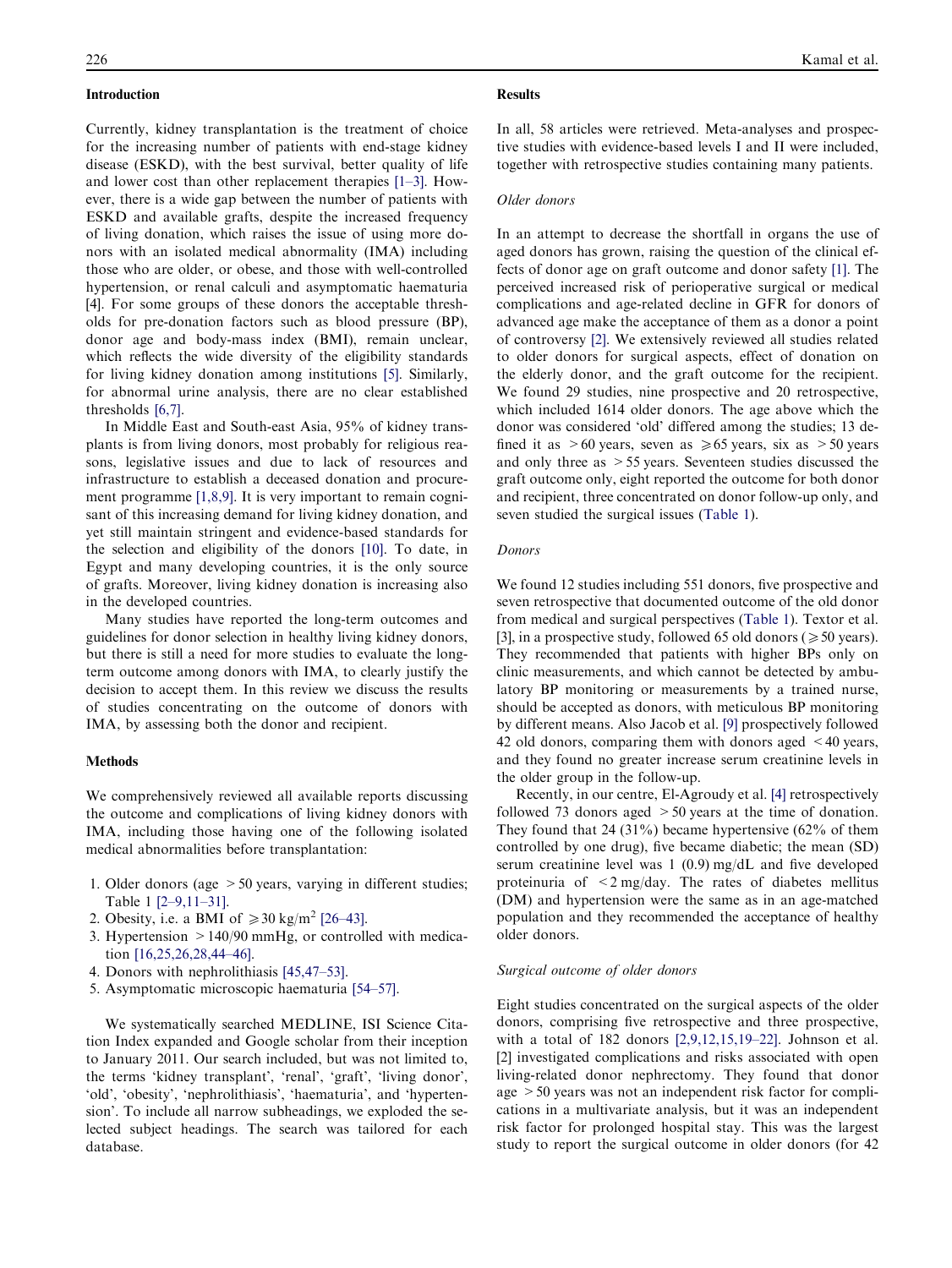<span id="page-2-0"></span>

| Table 1 The reports assessed for the various categories of donor. |  |  |  |
|-------------------------------------------------------------------|--|--|--|
|                                                                   |  |  |  |

| Ref.                       | Year                                     | No. of subjects | Type of study              | Subjects studied    | Remarks                   |
|----------------------------|------------------------------------------|-----------------|----------------------------|---------------------|---------------------------|
|                            | Old donors; last column, age in years    |                 |                            |                     |                           |
| $[27]$                     | 1986                                     | $\overline{4}$  | Retrospective              | Recipient           | >60                       |
| $[17]$                     | 1989                                     | 25              | Retrospective              | Recipient           | > 66                      |
| $[11]$                     | 1991                                     | 70              | Prospective                | Donors              | >60                       |
| $[14]$                     | 1994                                     | 21              | Retrospective              | Recipient           | >60                       |
| $[7]$                      | 1995                                     | 41              | Retrospective              | Recipient           | > 65                      |
| $[13]$                     | 1996                                     | 50              | Retrospective              | Recipient           | $\geqslant 60$            |
| [18]                       | 1997                                     | 161             | Retrospective              | Donor and recipient | >60                       |
| $[15]$                     | 1997                                     | 15              | Retrospective              | Donor and recipient | $> 55$                    |
| $[28]$                     | 1999                                     | 13              | Prospective                | Recipient           | $\ge 65$                  |
| $[5]$                      | 1999                                     | 74              | Retrospective              | Recipient           | > 55                      |
| $[24]$                     | 2001                                     | $28\,$          | Prospective                | Recipient           | $\ge 65$                  |
| $[19]$                     | 2002                                     | 6               | Retrospective              | Donor and recipient | > 65                      |
| $[29]$                     | 2003                                     | 19              | Retrospective              | Recipient           | >60                       |
| $[3]$                      | 2003                                     | 65              | Prospective                | Donor and recipient | > 50                      |
| $[20]$                     | 2003                                     | 19              | Prospective                | Donor               | >61                       |
| $[26]$                     | 2003                                     | 6               | Prospective                | Recipient           |                           |
| [6]                        | 2004                                     | 52              | Retrospective              | Recipient           | > 50                      |
| $[9]$                      | 2004                                     | 42              | Prospective                | Donor and recipient | >60                       |
| $[2]$                      | 2005                                     | 22              | Retrospective              | Donor and recipient | > 50                      |
| [16]                       | 2005                                     | 46              | Retrospective              | Recipient           | >60                       |
| $[21]$                     | 2006                                     | 35              | Prospective                | Donor and recipient | >60                       |
| $[30]$                     | 2006                                     | 25              | Retrospective              | Recipient           | >60                       |
| $[25]$                     | 2006                                     | 44              | Retrospective              | Recipient           | >60                       |
| $[12]$                     | 2006                                     | 14              | Retrospective              | Donor               | $\ge 65$                  |
| $[23]$                     | 2007                                     | 521             | Prospective                | Recipient           | 50–60, 60–65 and $\ge 65$ |
| $[4]$                      | 2009                                     | 73<br>49        | retrospective              | Donor               | > 50                      |
| $[8]$                      | 2010                                     |                 | Retrospective              | Recipient           | >60                       |
| $[31]$                     | 2010                                     | 45              | Retrospective              | Recipient           | > 50                      |
| $[22]$                     | 2010                                     | 29              | Retrospective              | Donor and recipient | > 50                      |
|                            | Obese donors: last column BMI $(kg/m^2)$ |                 |                            |                     |                           |
| $[34]$                     | 2000                                     | 12              | Retrospective              | Donor               | >31                       |
| $[33]$                     | 2000                                     | 41              | Retrospective              | Donor               | $\geqslant$ 35            |
| $[32]$                     | 2002                                     | 34              | Prospective                | Donor               | >30                       |
| $[37]$                     | 2002                                     | 23              | Both                       | Donor               |                           |
| $[38]$                     | 2003                                     | 12              | Prospective                | Donor               | $\geqslant$ 30            |
| [26]                       | 2003                                     | 81              | Prospective                | Donor               | >30                       |
| $[36]$                     | 2005                                     | 172             | Retrospective              | Donor               | $\geqslant$ 35            |
| $[42]$                     | 2005                                     | 23              | Prospective                | Donor               | >30                       |
| $[39]$                     | 2006                                     | 49              | Retrospective              | Donor               | $\geqslant$ 30            |
| $[43]$                     | 2006<br>2009                             | 37<br>32        | Prospective                | Recipient           | $\geqslant$ 30            |
| [40]                       | 2009                                     | 1194            | Retrospective              | Donor               |                           |
| $[35]$                     |                                          | 36              | Retrospective              | Donor and recipient | 30 to $< 35, \geq 35$     |
| $[41]$                     | 2010                                     |                 | Retrospective              | Donor               | $\geqslant$ 30            |
| <i>Hypertensive donors</i> |                                          |                 |                            |                     |                           |
| $[28]$                     | 1999                                     | 46              | Prospective                | Donor               | ABP > 150/90              |
| $[25]$                     | 2000                                     | 20              | Retrospective              | Donor and recipient |                           |
| $[26]$                     | 2003                                     | 16              | Prospective                | Donor               | Controlled on one drug    |
| [44]                       | 2003                                     | 12              | Retrospective              | Donor and recipient | Controlled on one drug    |
| $[45]$                     | 2004                                     | 24              | Prospective                | Donor               | ABP > 140/90              |
| [16]                       | 2005                                     | 18              | Retrospective              | Donor and recipient | Controlled on one drug    |
| $[46]$                     | 2011                                     | 17              | Retrospective              | Donor               |                           |
|                            | Donors with nephrolithiasis              |                 |                            |                     |                           |
| $[52]$                     | 1995                                     | $\overline{c}$  | Case reports $+$ long-term | Recipient follow-up |                           |
| $[53]$                     | 2002                                     | $\overline{4}$  | Case reports $+$ long-term | Recipient follow-up |                           |
| $[51]$                     | 2003                                     | 5               | Prospective                | Recipient           |                           |
| $[44]$                     | 2003                                     | 8               | Retrospective              | Donor and recipient |                           |
| $[49]$                     | 2004                                     | 10              | Prospective                | Donor and recipient |                           |
| $[50]$                     | 2004                                     | 5               | Prospective                | Recipient           |                           |
| $[48]$                     | 2007                                     | 5               | Prospective                | Donor and recipient |                           |
| $[47]$                     | 2007                                     | 9               | Prospective                | Donor and recipient |                           |
|                            |                                          |                 |                            |                     |                           |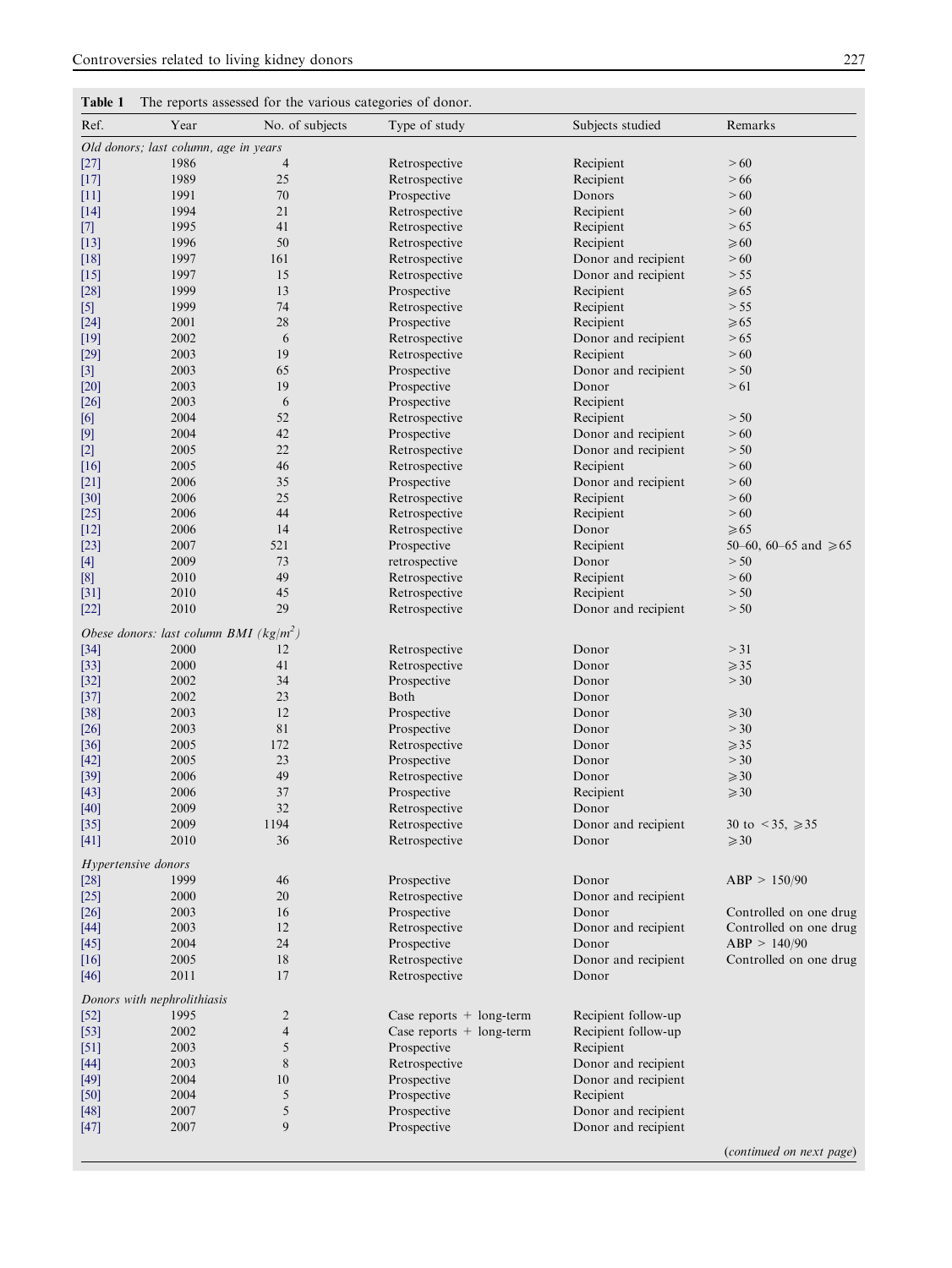| Ref.   | Year                            | No. of subjects | Type of study | Subjects studied    | Remarks |
|--------|---------------------------------|-----------------|---------------|---------------------|---------|
|        | Isolated microscopic haematuria |                 |               |                     |         |
| [55]   | 1993                            | 30              | Prospective   | Donor               |         |
| [56]   | 2005                            | 14              | Prospective   | Donor and recipient |         |
| $[57]$ | 2009                            | O               | Prospective   | Donor and recipient |         |
| [54]   | 2010                            | 20              | Prospective   | Donor and recipient |         |

donors) and they showed a comparable outcome in both donor and recipient sides, with lower pain and postoperative stay also benefits of applicable laparoscopic donor nephrectomy in this older group of donors [\[9\]](#page-7-0).

#### Recipients

We identified 25 studies (six prospective and 19 retrospective) that documented the outcome of the recipients receiving their grafts from older donors ([Table 1](#page-2-0)). Recently, Berardinelli et al. [\[8\]](#page-7-0) followed 49 recipients receiving their grafts from donors older aged  $>60$  years, with a mean (SD) follow-up of 13.1 (6.1) years; they confirmed an excellent outcome in this long-term follow-up. Pena de la Vega et al. [\[6\]](#page-6-0) followed 52 recipients of grafts from older donors for 2 years, and they reported comparable graft and patient survival despite a lower GFR in the older group, with a higher frequency of cytomegalovirus and polyomavirus infections, which suggested tailoring a more renoprotective protocol for these special subgroups.

Kerr et al. [\[5\]](#page-6-0) included 74 donors aged >55 years, and they confirmed an excellent outcome at 10 years of follow-up only in the absence of acute rejection. Textor et al. [\[3\]](#page-6-0) also reported an excellent outcome for recipients of older donor grafts. In the largest series discussing old donors, a prospective Norwegian study included 521 donors (age  $>50$  years) divided into three groups (50–60, 60–65 and  $> 65$  years) with a median follow-up of 51.3 months. Their results encouraged the use of older donors, who are highly motivated and who can meet stringent medical criteria. In a multivariate analysis they only found that extreme age  $($  > 65 years) and steroid-resistant acute rejections during the first 5 years after transplantation were independent risk factors for graft loss [\[23\]](#page-7-0).

#### Obese donor

Obesity has long been recognized as a cause of proteinuria and glomerular disease [\[58\].](#page-8-0) Studies also show a greater risk of chronic kidney disease (CKD) with obesity, even after adjustment of BP and DM [\[59–61\]](#page-8-0). Biopsies of obese patients commonly show glomerular changes such as glomerulomegaly and increased mesangial matrix [\[62\].](#page-8-0) Notably, after nephrectomy, live kidney donors are known to have compensatory hyperfiltration in the remaining kidney [\[63\].](#page-8-0) Therefore, preexisting obesity-related hyperfiltration might have a lower capacity to undergo further adaptive hyperfiltration after donor nephrectomy than in a normal-weight donor. Praga et al. [\[64\]](#page-8-0) retrospectively studied 73 patients who had a unilateral nephrectomy for different causes, and they found that the obese patients were at higher risk of developing proteinuria and renal insufficiency, after a follow-up of 1 year.

As the use of obese-donor grafts in transplantation has increased recently, studying the outcome of donation in this group for both donor and recipient has become a more urgent and pressing point. We reviewed 13 studies comprising 1814 obese donors, including cohort, cross-sectional and case-control studies ([Table 1\)](#page-2-0). All patients were categorized according to their BMI into four groups, i.e. normal weight ( $\leq 25 \text{ kg/m}^2$ ), overweight ( $\geq 25$  to <30 kg/m<sup>2</sup>), obese ( $\geq 30$  to <35 kg/m<sup>2</sup>) and very obese ( $\geq$ 35 kg/m<sup>2</sup>), as defined by the WHO [\[65\]](#page-8-0). Most of these concentrated on obese donors (BMI  $\geq 30$  kg/ m<sup>2</sup>) and three of them studied markedly overweight donors (very obese). Some of the studies concentrated on the surgical approach to the obese donors, comparing open and laparoscopic methods, and some documented the outcome of both donor and recipient.

# Donors

Surgical outcome of obese donors: We identified seven studies reporting the surgical outcome of donor nephrectomy in obese donors [\[32–38\].](#page-7-0) Three of them included the very obese group in the study [\[33,35,36\].](#page-7-0) Chow et al. [\[32\]](#page-7-0) compared the outcome of hand-assisted donor nephrectomy in two groups (< and  $>$  30 kg/m<sup>2</sup>) and they concluded that the laparoscopic approach is effective and safe for obese donors, with no increase in complication rate.

Jacobs et al. [\[33\]](#page-7-0) studied the outcome of laparoscopic nephrectomy in very obese donors vs. donors with a BMI of  $\langle 25 \text{ kg/m}^2 \rangle$  and they found significantly longer operation times by a mean of 40 min, in the very obese donors. Also, conversion to open nephrectomy was more likely in obese donors (7.3% vs. 0%), with the same rate of postoperative complications. With these trivial differences they concluded that the laparoscopic donor nephrectomy appears to be a convenient approach for very obese donors. Moreover, Kuo et al. [\[34\]](#page-7-0) assessed the intraoperative considerations and short-term postoperative outcome in obese donors, and they concluded that there were many advantages to laparoscopic nephrectomy, such as decreased pain, avoidance of loss of sensation, and a rapid return to work, apart from an improved cosmetic outcome.

Recently, Reese et al. [\[35\]](#page-7-0) followed 2108 overweight donors (BMI 25 to  $\le$  30), 944 obese donors (30 to  $\le$  35), and 250 very obese donors ( $\geq$  35). They assessed the rates of re-operation, re-admission within 6 weeks and conversion to open surgery, length of stay and vascular and nonvascular complications; they reported similar results across all donor categories.

Medical outcome of obese donors: We reviewed studies assessing the effect of donation on obese donors, and studies that evaluated the outcome of the graft from an obese donor for the recipient. It is reasonable to accept and follow-up obese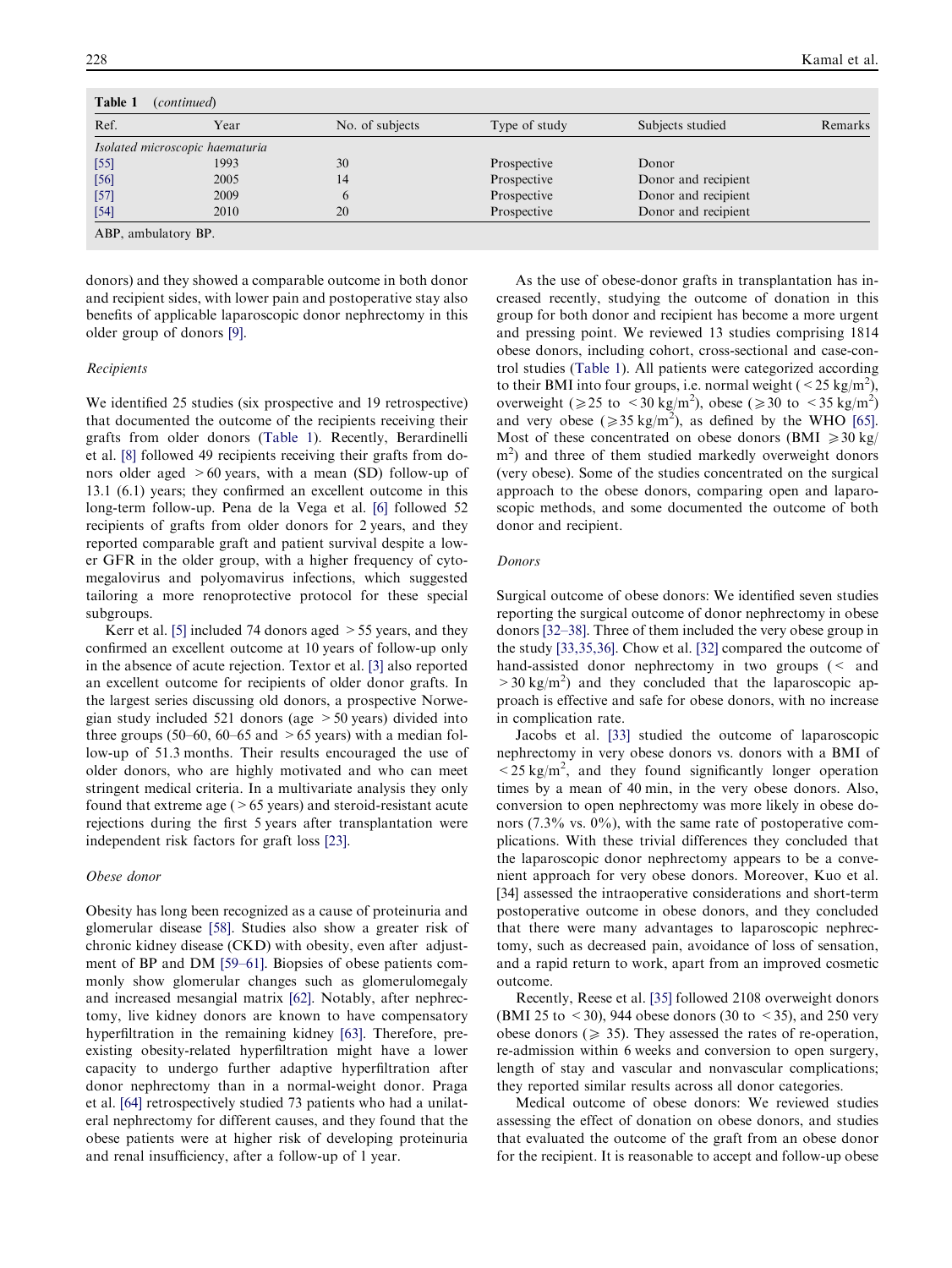donors to determine whether decreasing donor renal mass will directly increase the incidence of cardiovascular problems, proteinuria and renal insufficiency, or if it is only related to the obesity, which is modifiable. We found seven studies that documented renal function and other medical aspects in obese kidney donors, with different follow-up periods [\[26,35,36,38–41\]](#page-7-0). One of these [\[39\]](#page-7-0) assessed the pathological findings in obese and non-obese donors, and documented similar serum creatinine levels and microalbuminuria in both groups, with a median follow-up of 340 days. Also, they found that the corrected and uncorrected iothalamate clearance were significantly higher in the obese group, which can be explained by biopsy that confirmed a more prevalent glomerulomegaly in this group.

Garcida et al. [\[26\]](#page-7-0) followed 81 obese living donors for a mean (SD) of 80.7 (32.58) months and concluded that obesity did not affect the outcome of these donors after  $\approx$ 9 years of follow-up. Heimback et al. [\[36\]](#page-7-0) assessed 114 obese donors (BMI 30-35 kg/m<sup>2</sup>) and 58 very obese at 6 and 12 months; the data at this short-term outcome showed similar results for corrected iothalamate clearance, microalbuminuria and blood pressure.

Recently, Tavakol et al. [\[40\]](#page-7-0) reported a long-term follow-up of 98 donors who donated 5–40 years ago, comparing the donors (obese and non-obese) with well-matched two-kidney control subjects. They concluded that obese donors have an equal risk to non-obese donors for long-term renal function. They also reported that the obesity itself is the cause of increased cardiovascular risk and hypertension, and was not exacerbated by donor nephrectomy. For BP, there was no difference between the obese and non-obese groups in mean systolic values, but increased total albumin excretion was detected in the obese group in a multivariate linear regression (coefficient 8.7; 95% CI 2.0–15.0;  $P = 0.01$ ).

Reese et al. [\[35\]](#page-7-0) compared the medical outcome in three categories, i.e. 2108 donors with a BMI of 25 to  $\leq 30$  kg/m<sup>2</sup>, 944 obese and 250 very obese. Six months after donation they reported an insignificant but consistent increase in mean systolic and diastolic BP across all donor BMI categories, as reflected by the differences in baseline BP. The differences in estimated GFR (eGFR) were statistically significant across the groups but clinically were not important, and did not increase consistently across the BMI groups. Also, at 1 year the changes in eGFR, percentage increase in creatinine, systolic and diastolic BP values were not statistically different across the donor BMI categories. Lastly, Nogueira et al. [\[41\]](#page-7-0) followed 36 obese donors for a mean (SD) of 6.8 (1.5) year after donation, and reported a greater risk of hypertension in this group and deteriorated renal function (using the Modification of Diet in Renal Disease equation to calculate eGFR) in obese donors who developed microalbuminuria.

# Recipient

Two studies investigated the recipients who received their graft from obese donors. Espinosa et al. [\[43\]](#page-7-0) followed 37 recipients who had grafts from obese donors for a mean (SD) follow-up of 50.8 (28.5) months; they concluded that grafts from obese donors had a lower GFRs of 71.7 mL/min vs. 80.1 mL/min for grafts from non-obese donors ( $P = 0.002$ ). Surprisingly, they also noted a significantly greater rate of acute rejection episodes in recipients from obese donors. However, more recently, Reese et al. [\[35\]](#page-7-0) reported similar rates in acute rejection, graft survival and patient mortality, and only showed an increased rate of primary non-functioning graft and delayed graft function, in recipients from very obese donors at 1 year.

## Hypertensive donors

Hypertension is mostly defined as having a BP of  $>140/$ 90 mmHg, and it is one of the most common causes of donor exclusion [\[66\].](#page-8-0) Over the last 20 years, the threshold for defining hypertension has decreased steadily [\[67\],](#page-8-0) which caused more donors to be excluded as they were considered to be hypertensive. To provide a clearer decision about accepting this group of donors, we reviewed all the studies discussing the outcome of having a graft from a hypertensive donor, on both the donor and the recipient.

## Donor

Seven studies described 142 hypertensive donors [\[16,25,26,28,](#page-7-0) [44–46\]](#page-7-0), three prospective [\[26,28,46\]](#page-7-0) and the rest retrospective. Definitions of hypertension vary among the studies and two studies did not even give a specific definition [\[25,26\].](#page-7-0) BP was measured by health-profession members in only one study [\[45\]](#page-7-0).

Textor et al. [\[45\]](#page-7-0) prospectively followed 24 hypertensive donors before, and 6 months and 1 year after donation, by detailed measurements and monitoring of BP, iothalamate GFR, and assessed urinary protein and microalbuminuria. The hypertensive group was older (53.4 vs. 41.4 years,  $P \leq 0.001$ ). They concluded that the hypertensive group had a mean (SD) lower GFR, of 61 (2) vs. 68 (1) mL/min/ 1.73 m<sup>2</sup> ( $P < 0.01$ ) after donation. For BP, they found no change in the normotensive group after donation and surprisingly, BP decreased in hypertensive donors even in those who were maintained on antihypertensive drugs. No change in both proteinuria and albuminuria was detected in both groups after nephrectomy. Textor et al. [\[45\]](#page-7-0) concluded that donors with moderate essential hypertension might be accepted for kidney donation if their kidney functions were normal. Srivastava et al. [\[16\]](#page-7-0) studied 18 hypertensive donors for a median follow-up 30 months; the duration of hypertension treatment was 3.5 years, controlled by non-pharmacological management or by a single drug. The mean age was 46.2 years. Only two donors needed additional antihypertensive drugs at 2 and 3.5 years. None developed proteinuria and they reported an increase in their GFR by a mean (SD) of 18 (2.4) mL/ min. They recommended extensive evaluation of BP before and after donation, using ambulatory monitoring.

Sahin et al. [\[25\]](#page-7-0) examined 20 hypertensive donors and found no statistically significant difference in mean BP at 5 years of follow-up after donation. Kumar et al. [\[44\]](#page-7-0) retrospectively studied 12 hypertensive donors who were controlled by one antihypertensive medication, and none of them needed any change in their antihypertensive treatment. Also, Gracida et al. [\[26\]](#page-7-0) followed 628 donors for a mean (SD) of 80.7 (32.58) months; 16 of them were hypertensive and they reported equal short-term results but with significantly lower GFR values than in the control group at the end of the follow-up. Recently, Mjoen et al. [\[46\]](#page-7-0) followed 17 donors with uncomplicated hypertension, and who were allowed to donate, at 1 and 5 years, and they found that six of the donors became normotensive after 1 year, though the rest were still hypertensive. At 5 years they reported follow-up data for only seven do-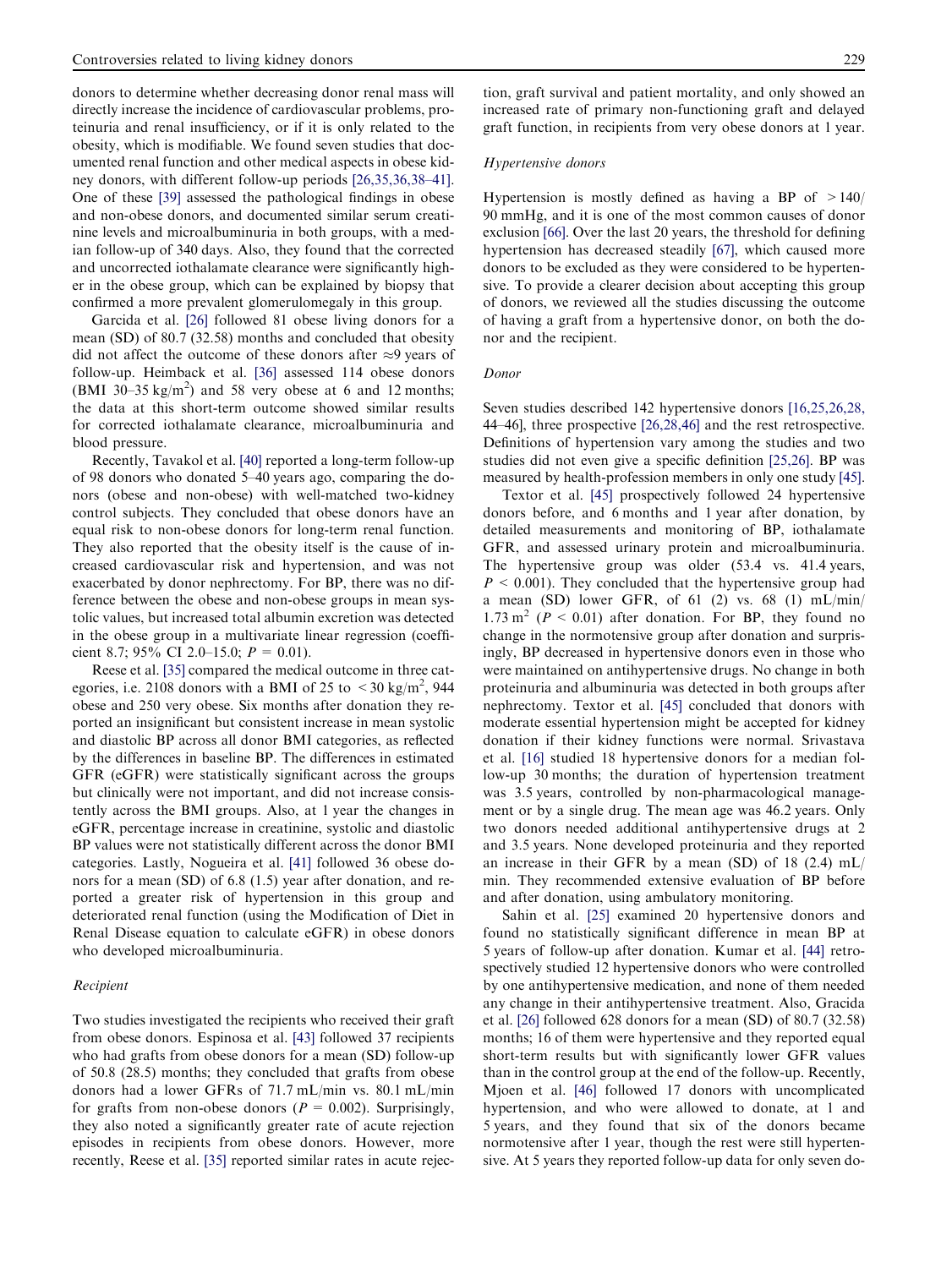#### Recipient

Three studies commented on the outcome of grafts from hypertensive donors [\[16,25,44\]](#page-7-0). Sahin et al. [\[25\]](#page-7-0) reported a similar outcome in recipients who had their grafts from hypertensive donors compared to those who had their grafts from normotensive donors at 5 years of follow-up. Srivastava et al. [\[16\]](#page-7-0) reported that 10 of 18 recipients had a serum creatinine level of  $\leq 1.4$  mg/dL at a median follow-up of 30 months, and the rest a value of  $\leq$  2.5 mg/dL within the same period. Kumar et al. [\[44\]](#page-7-0) found no change in antihypertensive medications in the recipients of grafts from hypertensive donors up to the end of their study.

#### Donors with nephrolithiasis

Urinary lithiasis has been considered a relative contraindication to living-donor transplantation, due to the risk of future stone formation, not only in the recipient but more importantly in the donor. With the widespread use of screening CT angiography during renal donor evaluation the prevalence of asymptomatic solitary nephrolithiasis has increased [\[68\]](#page-8-0). Depending on the individual case, specific imaging, blood chemistry, hormonal and urine analyses are used to assess the current status and recurrence risk.

#### Donor

We found only four studies that followed donors with nephrolithiasis after donation [\[44,47–49\].](#page-7-0) Three of these studies were prospective [\[49–51\]](#page-7-0) and the last was retrospective [\[44\].](#page-7-0) In all, 32 donors were included, with different follow-up periods. Strang et al. [\[47\]](#page-7-0) followed nine donors who donated a stonebearing graft for a mean follow-up of 11.2 months; the mean (range) stone diameter was 2.1 (1–8) mm and there was no stone recurrence reported. Martin et al. [\[48\]](#page-7-0) assessed five donors with a mean (SD) follow-up of 16.9 (10.4) months; none of the donors had developed any symptoms consistent with the development of a renal stone.

Rashid et al. [\[49\]](#page-7-0) prospectively followed 10 donors for 36.4 months and there was no new stone formation in any donor. Kumar et al. [\[44\],](#page-7-0) in a retrospective study, included 1011 donors of whom only eight were confirmed to donate a stonebearing graft, and only one with a renal stone was admitted as an emergency for anuria 2 years after surgery. A stone in the lower ureter was diagnosed and treated by ureteroscopic removal. There was no recurrence of stones in other donors.

# Recipient

There were eight studies with 43 patients that assessed the outcome of receiving a stone-bearing graft [\[44,47–53\]](#page-7-0), and concentrated on different methods used to treat these transplanted stones. All the available methods for treating stones in the native kidney were used successfully in the stone-bearing transplanted graft. Furthermore, Rashid et al. [\[49\]](#page-7-0) reported the successful use of ex vivo ureteroscopic removal of nine solitary, small (<8 mm) and unobstructing stones of 10 found in eight recipients, with a mean (range) procedure time of 6.5 (3–28)

min. The follow-up for 33.2 months showed no clinical or radiological evidence of stone recurrence.

Devasia et al. [\[50\]](#page-7-0) followed five recipients for 24 months after treating two stones with lithotripsy, and three received the graft with the stone in situ; no recipients developed stone disease or functional deficit.

Martin et al. [\[48\]](#page-7-0) evaluated five recipients with asymptomatic small stones  $( $4 \text{ mm}$ ). CT at a mean (SD) of 6.9 (10.4)$ months later showed spontaneous passage of the stones in three patients. In the remaining two patients the stones maintained nearly the same size, with no evidence of any other stones or complications. Kumar et al. [\[44\]](#page-7-0) retrospectively analysed the outcome of eight recipients of a stone-bearing graft, and no complications were noted. None of the eight studies evaluating the outcome of receiving a stone-bearing graft reported stone recurrence or related morbidity for the silent stone left in situ.

The Amsterdam Forum on the Care of the Live Kidney Donor [\[69\]](#page-8-0) outlined certain acceptance criteria for an asymptomatic potential donor with a history of a single stone, including: (1) no hypercalciuria, hyperuricaemia or metabolic acidosis; (2) no cystinuria or hyperoxaluria; (3) no UTI; and (4) multiple stones or nephrocalcinosis not evident on CT. An asymptomatic potential donor with a current single stone, if the described criteria are met, and if the current stone is <15 mm or potentially removable during transplantation, is acceptable for donation according the Amsterdam Forum recommendations. However, they acknowledged the importance of donor age, specifically highlighting the longer exposure of younger donors (aged 25–35 years) to the risk of recurrence.

#### Isolated microscopic haematuria

Although glomerular haematuria can be considered as a sign of CKD that might develop into overt nephropathy after donor nephrectomy, it remains an urgent question as to whether these donors should be excluded. Haematuria can be occasional or persistent, which is more important. Haematuria is considered persistent if the duration is  $>$  3 months, which is seen in up to 3% of the general population, and its association with pathological findings is more likely [\[70\]](#page-8-0). Also the origin of haematuria is extremely important; a glomerular source gives dysmorphic red blood cells (RBCs) while normomorphic RBCs indicate a non-glomerular origin.

From April 2001 to October 2007, Kido et al. [\[54\]](#page-8-0) followed up 242 donors, using urine analysis on many occasions before and after donation, and estimating the renal function in these donors who had been followed for >2 years after donation. The association of annual changes in GFR with donor haematuria status and risk of progressive renal dysfunction after donation was carefully investigated. They reported that persistent haematuria after donation was a significant risk for the progression of kidney disease after donation, and for persistent proteinuria, which is a sign of chronic allograft glomerulopathy. In a multivariate analysis, persistent glomerular haematuria was significantly more prevalent in donors with persistent haematuria before donation ( $P \le 0.001$ ) or dysmorphic RBC before donation (odds ratio 15.2; 95% CI, 2.04–161;  $P = 0.007$ . However, they failed to confirm the direct relation between the persistent haematuria before and the deterioration in allograft function after donation. Interestingly, they found a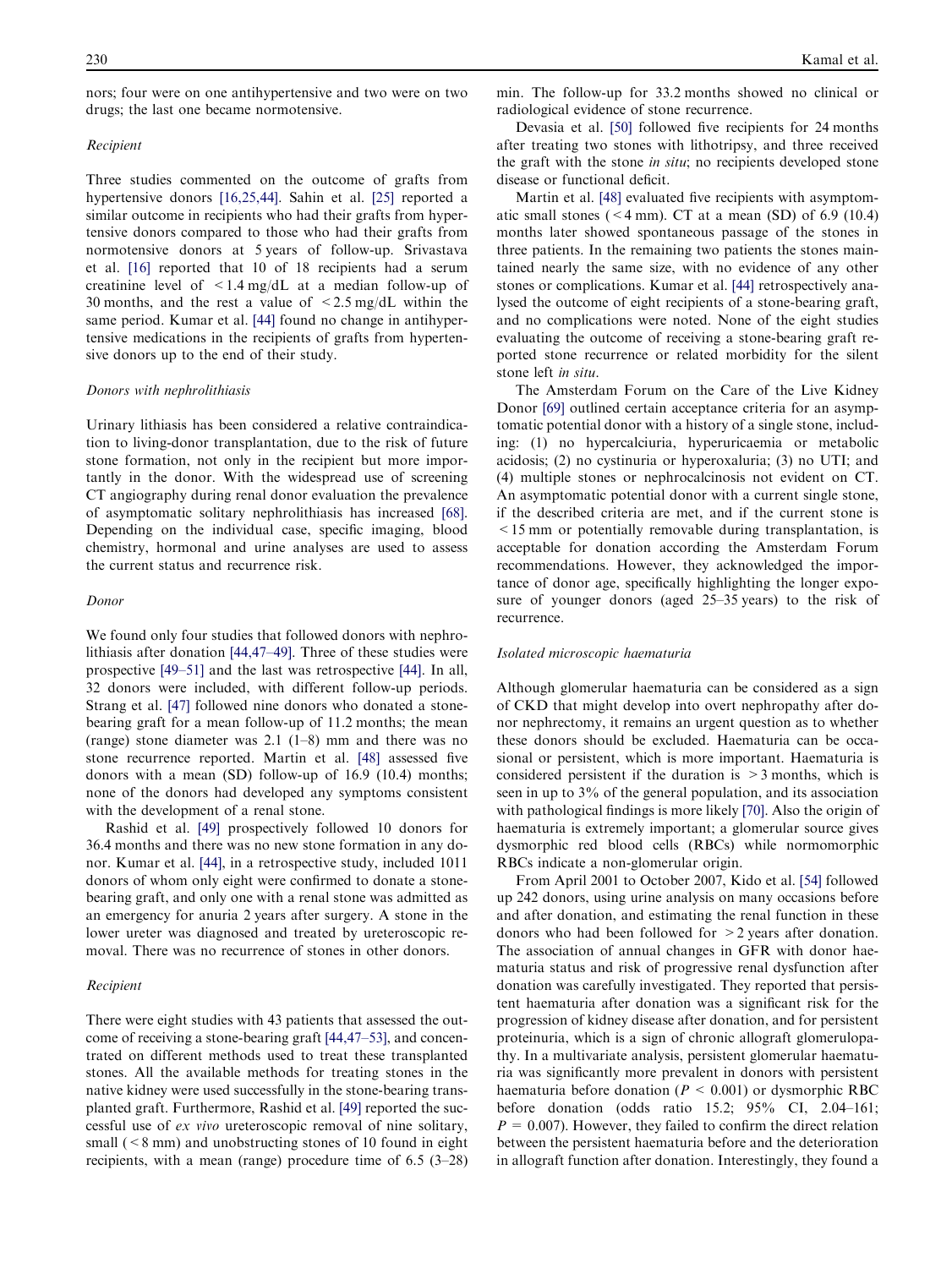<span id="page-6-0"></span>significant association between donors showing persistent haematuria after donation and those with a positive family history of IgA nephropathy or Alport syndrome ( $P = 0.01$ ). They concluded that potential donors with persistent glomerular haematuria should be excluded, and that those with any haematuria be closely investigated, and might be accepted for donation, with caution.

Sobh et al. [\[55\]](#page-8-0) evaluated 30 potential living-related kidney donors with asymptomatic microscopic haematuria by a thorough history, medical examination and laboratory tests, and finally renal biopsies were taken from all. Interestingly, an obscured cause of microscopic haematuria was found in all potential donors, and hereditary nephritis was the most common cause in 25; three were diagnosed with isolated C3 deposit disease, one with IgA nephropathy and the last with IgM nephropathy. Thus the authors concluded that isolated microscopic haematuria can be a misleading term, and mostly it is due to a hidden pathology. Hence the Amsterdam forum guidelines stated that patients with persistent microscopic haematuria should not be considered for kidney donation unless assessed by urine cytology and a complete urological evaluation. After excluding urological malignancy and stone disease, a kidney biopsy can be indicated to exclude glomerular pathology, such as IgA nephropathy [\[69\].](#page-8-0)

In a recent study, Koushik et al. [\[56\]](#page-8-0) assessed 512 prospective donors and they found 14 (2.7%) with persistent, asymptomatic, microscopic haematuria. The kidney biopsies from 10 elective donors were obtained; four were found to have thin basement-membrane nephropathy (TBMN), one had nonhomogeneous basement-membrane abnormalities, with a thickness of 150–600 nm (normal 326–45 nm) and one had IgA nephropathy. Another woman with a positive family history for Schimke's syndrome had seven globally sclerosed glomeruli of 30. Another had TBMN with early hypertensive changes. Of the 10 prospective donors who had a kidney biopsy, only two had completely normal biopsy results and two had TBMN and were accepted as kidney donors. These four donors were permitted to donate and were followed for 15 months, with an excellent short-term outcome. Finally, Koushik et al. concluded that a renal biopsy is indicated before accepting a donor with unexplained persistent asymptomatic haematuria, as a large proportion of these donors can have abnormalities in their kidney biopsy which might render them unacceptable for donation.

Recently Gross et al. [\[57\]](#page-8-0) investigated the safety of donation from the relatives of patients with Alport syndrome, as a special group with a mild urinary abnormality, and they concluded that living-donor kidney transplantation from heterozygous relatives is an acceptable option, with a satisfactory 1- and 5-year outcome in both donor and recipient. Also, careful donor evaluation, including a mandatory kidney biopsy before transplantation, close follow-up, early diagnosis and subsequent therapy of renal risk factors such as hypertension and microalbuminuria, are the mainstay to minimize the increased risk of renal failure in this donor group.

## **Conclusion**

None of the reviewed studies reported medical or serious surgical age-related increased risks for donor nephrectomy, and confirmed the safety of the laparoscopic approach. Also, most of them confirmed the safety and applicability of using older donors, provided that they are cautiously selected and extensively examined. Using specific immunosuppressive protocols for this special donor subgroup to decrease the incidence of interstitial fibrosis and tubular atrophy, especially with calcineurin inhibitor-dependent protocols, and avoid over-immunosuppression to decrease viral infections like cytomegalovirus. Also, special attention should be given to early treatment of acute rejection episodes to guarantee a satisfactory outcome.

For obese donors, short- and medium-term studies that followed obese donors and their recipients gave encouraging results. However, a close follow-up is recommended for obese donors who develop microalbuminuria after donation, as this group is at higher risk of developing hypertension and a deteriorating GFR. Surgical approaches for obese donors, especially laparoscopic donor nephrectomy, do not carry an extra risk for these donors. Most studies showed acceptable short-term results of donation from well controlled, mild hypertensive donors, and a reasonable graft outcome, but more detailed results are required for more reassurance on the long-term outcome. As stated by the Amsterdam forum, asymptomatic small stones  $(< 1.5 \text{ cm})$  can be accepted after careful selection and exclusion of any metabolic abnormalities. Also, the stone can be treated conservatively, during surgery or with lithotripsy.

Persistent microscopic haematuria mostly indicates underlying occult renal disease, and a renal biopsy is indicated in that situation for clear decision making regarding acceptance, as recommended by the Amsterdam Forum group. Here we must stress on that donors with dysmorphic persistent haematuria should be excluded.

Finally, maintaining a high index of suspicion, extensive examination, cautious selection and a close follow-up is mandatory for all these donors with IMA, for assurance of, early diagnosis and intervention to minimize the complications. Long-term, prospective randomised trials are still required to more accurately describe their long-term outcome.

# Conflict of Interest

The authors have no conflict of interest to declare.

#### References

- [1] Terasaki PI, Gjertson DW, Cecka JM, Takemoto S, Cho YW. Significance of the donor age effect on kidney transplants. Clin Transpl 1997;11:366.
- [2] Johnson SR, Khwaja K, Pavlakis M, Monaco AP, Hanto DW. Older living donors provide excellent quality kidneys: a single center experience (older living donors). Clin Transpl 2005;19: 600–6.
- [3] Textor SC, Taler SJ, Larson TS, Prieto M, Griffin M, Gloor J, et al. Blood pressure evaluation among older living kidney donors. J Am Soc Nephrol 2003;14:2159–67.
- [4] El-Agroudy AE, Wafa EW, Sabry AA, Neamatalla AH, Khalel AM, Isamil AM, et al. The health of elderly living kidney donors after donation. Ann Transplant 2009;14:13–9.
- [5] Kerr SR, Gillingham KJ, Johnson EM, Matas AJ. Living donors > 55 years: to use or not to use? Transplantation 1999;67:999-1004.
- [6] De La Vega LS, Torres A, Bohorquez HE, Heimbach JK, Gloor TR, Schwab TR, et al. Patient and graft outcomes from older living kidney donors are similar to those from younger donors despite lower GFR. Kidney Int 2004;66:1654–61.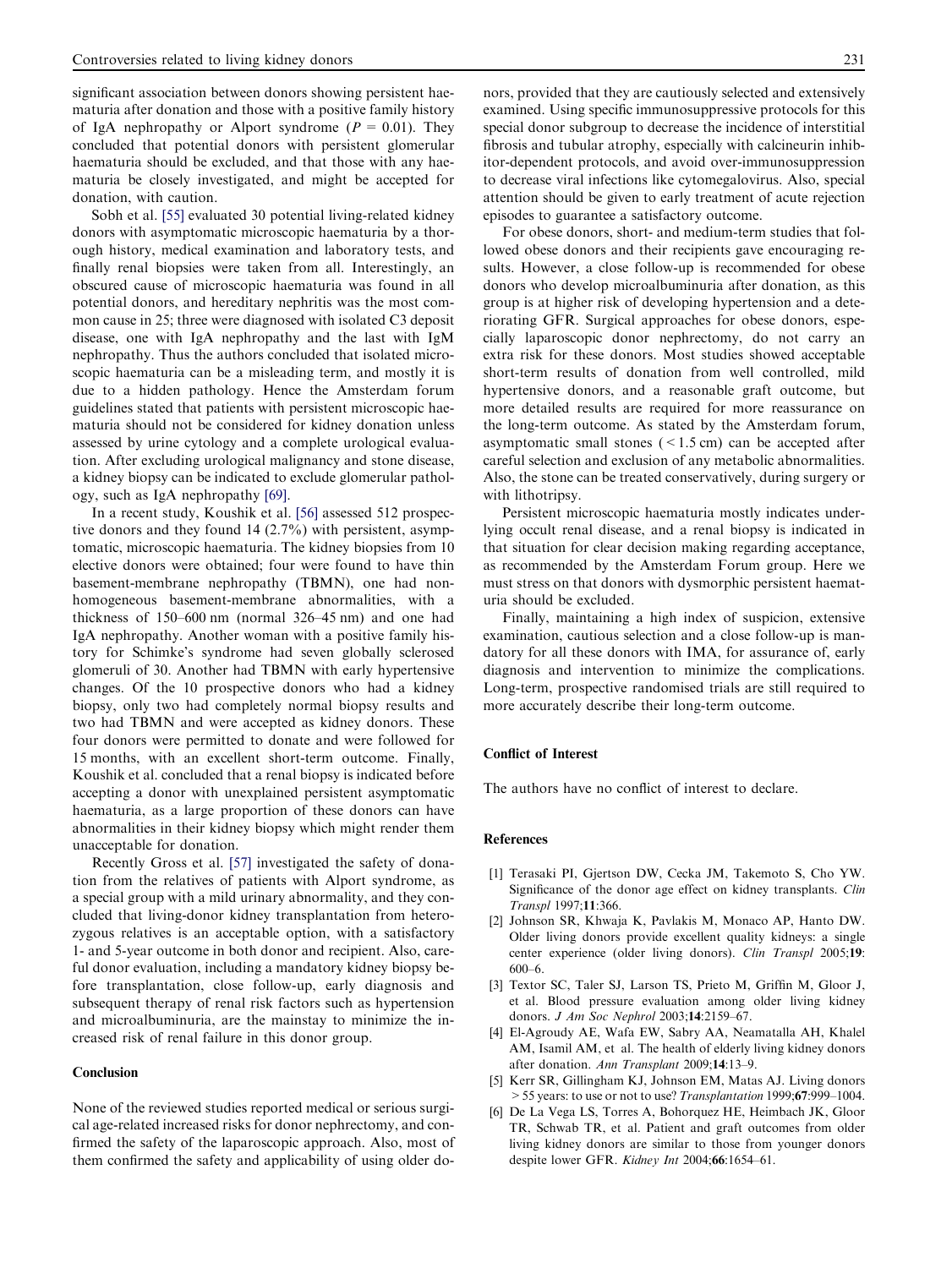- <span id="page-7-0"></span>[7] Hayashi T, Koga S, Higashi Y, Ohtomo Y, Satomura K, Mannami M. Living-related renal transplantation from elderly donors (older than 66 years of age). Transplant Proc 1995;27:984-5.
- [8] Berardinelli L, Pozzoli E, Beretta C, Consonni D, Carini M, Rossini G, et al. Long-term outcome of living donors older than 60 years. Transplant Proc 2010;42:1111–3.
- [9] Jacobs SC, Ramey JR, Sklar GN, Bartlett ST. Laparoscopic kidney donation from patients older than 60 years. J Am Coll Surg 2004;198:892–7.
- [10] Morgan BR, Ibrahim HN. Long-term outcomes of kidney donors. Arab J Urol 2011;9:79–84.
- [11] Fauchald P, Sødal G, Albrechtsen D, Leivestad T, Berg KJ, Flatmark A. The use of elderly living donors in renal transplantation. Transpl Int 1991;4:51–3.
- [12] Tsuchiya N, Satoh S, Sato K, Iinuma M, Narita S, Inoue T, et al. Hand assisted retroperitoneoscopic living donor nephrectomy in elderly donors. J Urol 2006;175:230–4.
- [13] Lezaic V, Djukanovic L, Blagojevic-Lazic R, Radivojevic D, Markovic V, Petronic V, et al. Living related kidney donors over 60 years old. Transpl Int 1996;9:109–14.
- [14] Kumar A, Kumar RV, Srinadh ES, Bhandari M, Sharma RK, Gupta A, et al. Should elderly donors be accepted in a live related renal transplant program? Clin Transpl 1994;8:523–6.
- [15] Nyberg SL, Manivel JC, Cook ME, Gillingham KJ, Matas AJ, Najarian JS. Grandparent donors in a living related renal transplant program. Clin Transpl 1997;11:349–53.
- [16] Srivastava A, Sinha T, Varma PP, Karan SC, Sandhu AS, Sethi GS, et al. Experience with marginal living related kidney donors: are they becoming routine or are there still any doubts? Urology 2005;66:971–5.
- [17] Grekas D, Alivanis P, Kalekou H, Spanos P, Tourkantonis A. Kidney transplantation from living donors over 66 years of age. Transplant Proc 1989;21:3851–2.
- [18] Kostakis A, Bokos J, Stamatiades D, Zavos G, Boletis J, Papadogianakis J, et al. The 10 years single center experience of using elderly donors for living related kidney transplantation. Geriatr Nephrol Urol 1997;7:127–30.
- [19] Hsu TH, Su LM, Ratner LE, Kavoussi LR. Laparoscopic donor nephrectomy in the elderly patient. Urology 2002;60:398–401.
- [20] Siebels M, Theodorakis J, Schmeller N, Corvin S, Mistry-Burchardi N, Hillebrand G, et al. Risks and complications in 160 living kidney donors who underwent nephroureterectomy. Nephrol Dial Transplant 2003;18:2648–54.
- [21] Neipp M, Jackobs S, Jaeger M, Schwarz A, Lueck R, Gwinner W, et al. Living kidney donors >60 years of age: is it acceptable for the donor and the recipient? Transpl Int 2006;19:213-7.
- [22] Duchene DA, Woodruff DY, Gallagher BL, Aubert HA, Katz D, Dunn TB, et al. Successful outcomes of older donors in laparoscopic donor nephrectomy. J Endourol 2010;24:1593-6.
- [23] Øien CM, Reisaeter AV, Leivestad T, Dekker FW, Line PD, Os I. Living donor kidney transplantation. The effects of donor age and gender on short-and long-term outcomes. Transplantation 2007;83:600–6.
- [24] Ivanovski N, Popov Z, Kolevski P, Schwarz A, Lueck R, Gwinner W, et al. Use of advanced age donors in living renal transplantation–is it justified? Transplant Proc 2001;33:1227-8.
- [25] Sahin S, Kayacan S, Kazancioglu R, et al. Transplantation from living related marginal donors. Nephrol Dial Transplant 2000;15:A275.
- [26] Gracida C, Espinoza R, Cedillo U, Cancino J. Kidney transplantation with living donors. Nine years of follow-up of 628 living donors. Transplant Proc 2003;35:946–7.
- [27] Pabico RC, Mckenna BA, Sandroni S, Freeman RB. Should healthy subjects 60 years old or older be accepted as living related kidney donors (LRKD)? Age 1986;9:120.
- [28] Tsinalis D, Binet I, Steiger J, Gasser T, Thiel G. Can 'borderline' living kidney donors (BLKD) be used safely for transplantation? Kidney Blood Press Res 1999;22:388–9.
- [29] Giessing M, Slowinski T, Deger S, Tuerk I, Schönberger S, Budde K, et al. 20-year experience with elderly donors in living renal transplantation. Transplant Proc 2003;35:2855-7.
- [30] Wolters HH, Schmidt-Traub H, Hölzen HJ, Suwelack B, Dietl N, Senninger N, et al. Living donor kidney transplantation from the elderly donor. Transplant Proc 2006;38:659-60.
- [31] Guo FF, Shao ZQ, Yang WY, Wang GJ, Tan SF, He XF, et al. Clinical analysis of living related renal transplantation with donors older than 50 years in China. Transplant Proc 2010;42:2471–6.
- [32] Chow GK, Prieto M, Bohorquez HE, Stegall MD. Hand-assisted laparoscopic donor nephrectomy for morbidly obese patients. Transplant Proc 2002;34:728.
- [33] Jacobs SC, Cho E, Dunkin BJ, Flowers JL, Schweitzer E, Cangro C, et al. Laparoscopic nephrectomy in the markedly obese living renal donor. Urology 2000;56:926–9.
- [34] Kuo PC, Plotkin JS, Stevens S, Cribbs A, Johnson LB. Outcomes of laparoscopic donor nephrectomy in obese patients. Transplantation (Baltimore) 2000;69:180–2.
- [35] Reese PP, Feldman HI, Asch DA, Thomasson A, Shults J, Bloom RD. Short-term outcomes for obese live kidney donors and their recipients. Transplantation 2009;88:662–71.
- [36] Heimbach JK, Taler SJ, Prieto M, Cosio FG, Textor SC, Kudva YC, et al. Obesity in living kidney donors. Clinical characteristics and outcomes in the era of laparoscopic donor nephrectomy. Am J Transplant 2005;5:1057–64.
- [37] Chavin KD, Baillie M, Ashcraft E, et al. Laparoscopic donor nephrectomy is safe for the obese living kidney donor. *J Am Soc* Nephrol 2002;13:597A.
- [38] Mateo RB, Sher L, Jabbour N, Singh G, Chan L, Selby RR, et al. Comparison of outcomes in noncomplicated and in higherrisk donors after standard versus hand-assisted laparoscopic nephrectomy. Am Surg 2003;69:771–8.
- [39] Rea DJ, Heimbach JK, Grande JP, Textor SC, Taler SJ, Prieto M, et al. Glomerular volume and renal histology in obese and non-obese living kidney donors. Kidney Int 2006;70:1636–41.
- [40] Tavakol MM, Vincenti FG, Assadi H, Frederick MJ, Tomlanovich SJ, Roberts JP, et al. Long-term renal function and cardiovascular disease risk in obese kidney donors. Clin J Am Soc Nephrol 2009;4:1230–8.
- [41] Nogueira JM, Weir MR, Jacobs S, Breault D, Klassen D, Evans DA, et al. A study of renal outcomes in obese living kidney donors. Transplantation 2010;90:9939.
- [42] Bachmann A, Ruszat R, Giannini O, et al. Obese donors report more pain after donor nephrectomy. Eur Urol Suppl 2005;4:168.
- [43] Espinosa R, Gracida C, Cancino J, Ibarra A. Effect of obese living donors on the outcome and metabolic features in recipients of kidney transplantation. Transplant Proc 2006;38:888–9.
- [44] Kumar A, Das SK, Srivastava A. Expanding the living related donor pool in renal transplantation. Use of marginal donors. Transplant Proc 2003;35:28–9.
- [45] Textor SC, Taler SJ, Driscoll N, Larson TS, Gloor J, Griffin M, et al. Blood pressure and renal function after kidney donation from hypertensive living donors. Transplantation 2004;78:276-82.
- [46] Mjoen G, Midtvedt K, Holme I, Øyen O, Fauchald P, Bergrem H, et al. One-and five-year follow-ups on blood pressure and renal function in kidney donors. Transpl Int 2011;24:73–7.
- [47] Strang AM, Lockhart ME, Kenney PJ, Amling CL, Urban DA, et al. Computed tomographic angiography for renal donor evaluation leads to higher exclusion rate. J Urol 2007;177:1826.
- [48] Martin G, Sundaram CP, Sharfuddin A, Govani M. Asymptomatic urolithiasis in living donor transplant kidneys: initial results. Urology 2007;70:2–5.
- [49] Rashid MG, Konnak JW, Wolf JS, Punch JD, Magee JC, et al. Ex vivo ureteroscopic treatment of calculi in donor kidneys at renal transplantation. J Urol 2004;171:58.
- [50] Devasia A, Chacko N, Gnanaraj L, Cherian R, Gopalakrishnan G. Stone-bearing live-donor kidneys for transplantation. Bjuint 2005;95:394.